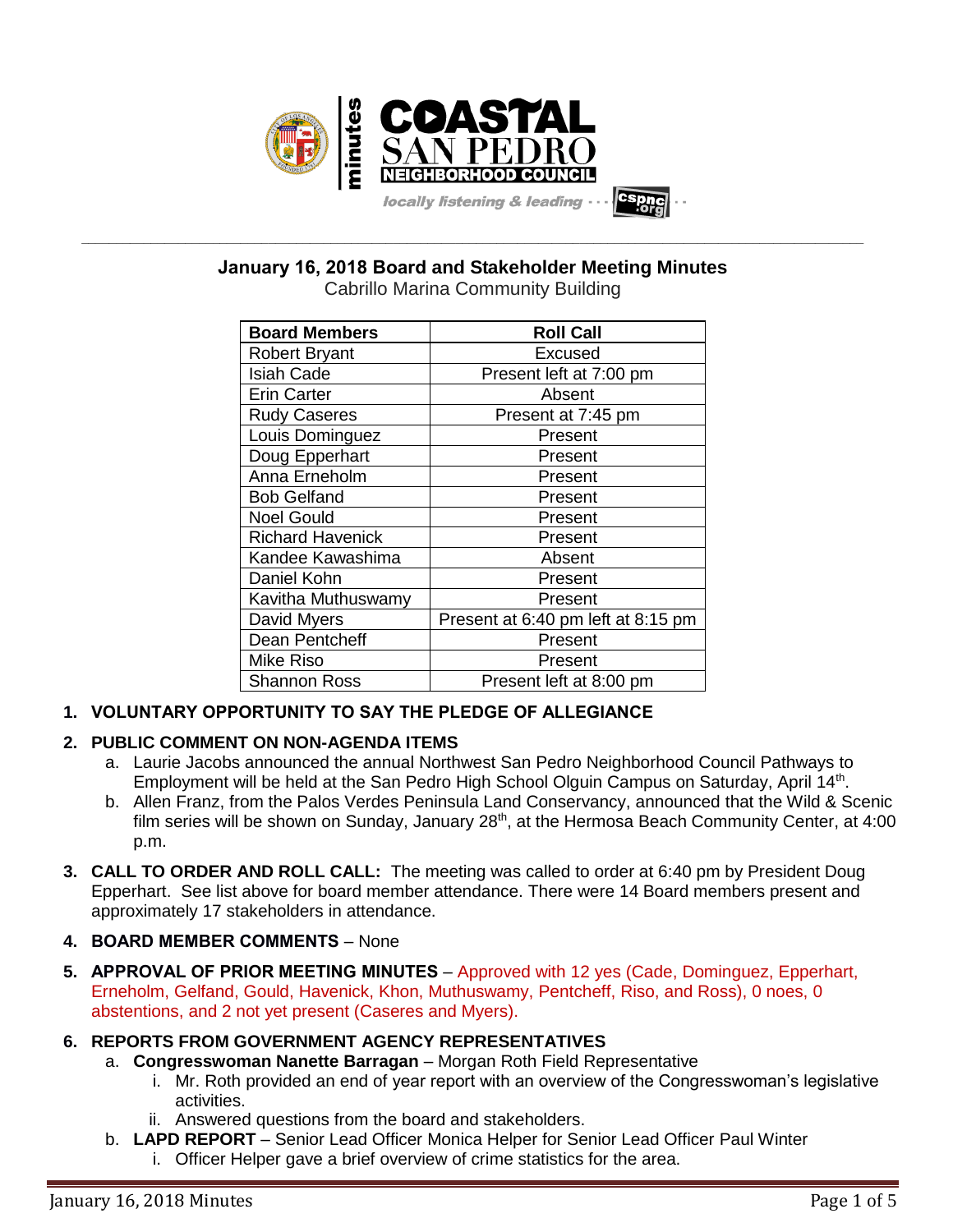- ii. Officer Winter is working on the Sunken City violation issue.
- iii. The annual Los Angeles Homeless Services Authority's homeless count is Wednesday, January 24<sup>th</sup>, and the San Pedro count will be based out of Harbor Division.
- iv. On Saturday, February 24<sup>th</sup>, there is Cyber Watch Expo, from 10:00 am to 1:00 pm at Harbor Division.
- v. Officer Helper answered questions from the board and stakeholders.
- c. **Councilman Joe Buscaino** San Pedro Field Deputy Ryan Ferguson
	- i. Mr. Ferguson reported on some of the following issues:
		- I. The trees in the Western Avenue median are being maintained
		- II. High Park infrastructure is in process
		- III. Construction has begun at 550 S. Palos Verdes
	- ii. Mr. Ferguson answered questions from the board and stakeholders.
- d. **Port of Los Angeles Port Police** Aldo Morales, Maritime Community Relations Officer **–** Not present
- e. **Port of Los Angeles** Augie Bezmalinovich **–** Not present
- f. **Department of Neighborhood Empowerment (DONE)** Octaviano Rios, Neighborhood Council Advocate – Not present
- g. **Office of Mayor Garcetti** Manny Lopez, Harbor Area Representative Not Present
- h. **Senator Steven Bradford** Brenda Baker Not present
- **7. PRESENTATION FROM CITIZENS' CLIMATE LOBBY ON CARBON FEE AND DIVIDEND APPROACH TO CARBON MITIGATION** – Bob Kalayjian, MD
	- a. Dr. Kalayjian provided handouts with an overview of the organization and the proposal.
	- b. They are a non-partisan organization with 455 chapters internationally.
	- c. He is seeking an endorsement from the council of their carbon fee and dividend proposal.
	- d. Dr. Kalayjian answered questions from the board and stakeholders.
- **8. MOTION ON EMERGENCY PREPAREDNESS** See motion text below Motion by **Louis Dominguez** to refer motion back to committee, second by **Noel Gould**, and passed with 11 yes (Caseres, Dominguez, Epperhart, Erneholm, Gould, Havenick, Khon, Muthuswamy, Myers, Pentcheff, and Riso), 2 noes (Gelfand and Ross), 0 abstentions, and 1 not left meeting early (Cade).
- **9. MOTION TO AMEND THE BYLAWS OF THE COASTAL SAN PEDRO NEIGHBORHOOD COUNCIL TO ACCOMODATE THE CHANGE IN CITY CLERK ELECTION SCHEDULE FOR NEIGHBORHOOD COUNCILS FROM EVEN-NUMBERED TO ODD-NUMBERED YEARS AND TO REMOVE SOME NOW-OBSOLETE ELECTION CLAUSES** – See motion text below

Need a minimum of 2/3 yes votes of the seated board, which is 12 votes, only received 11 yes votes. **Motion** from committee failed with 11 yes (Dominguez, Epperhart, Erneholm, Gelfand, Gould, Havenick, Khon, Muthuswamy, Pentcheff, Riso, and Ross), 0 noes, 1 abstention (Myers), 1 not yet present (Caseres), and 1 left meeting early (Cade).

**Motion** by **Dean Pentcheff** to reconsider the motion, second by **Louis Dominguez**, and passed with 13 yes (Caseres, Dominguez, Epperhart, Erneholm, Gelfand, Gould, Havenick, Khon, Muthuswamy, Myers, Pentcheff, Riso, and Ross), 0 noes, 0 abstentions, and 1 left meeting early (Cade).

**Motion** by **Dean Pentcheff** to amend the Bylaws of the Coastal San Pedro Neighborhood Council to accommodate the change in City Clerk election schedule for Neighborhood Councils from evennumbered to odd-numbered years and to remove some now-obsolete election clauses, second by **Louis** Dominguez, and passed with 13 yes (Caseres, Dominguez, Epperhart, Erneholm, Gelfand, Gould, Havenick, Khon, Muthuswamy, Myers, Pentcheff, Riso, and Ross), 0 noes, 0 abstentions, and 1 left meeting early (Cade).

### **10. COMMITTEE REPORTS**

- a. Budget & Finance Committee Chair Bob Bryant Not present
- b. Emergency Preparedness and Public Safety Committee Chair Bob Gelfand see item #8 above.
- c. Parks and Coastline Committee Chair Noel Gould No new information
- d. Planning and Transportation Committee Chair Mike Riso No new information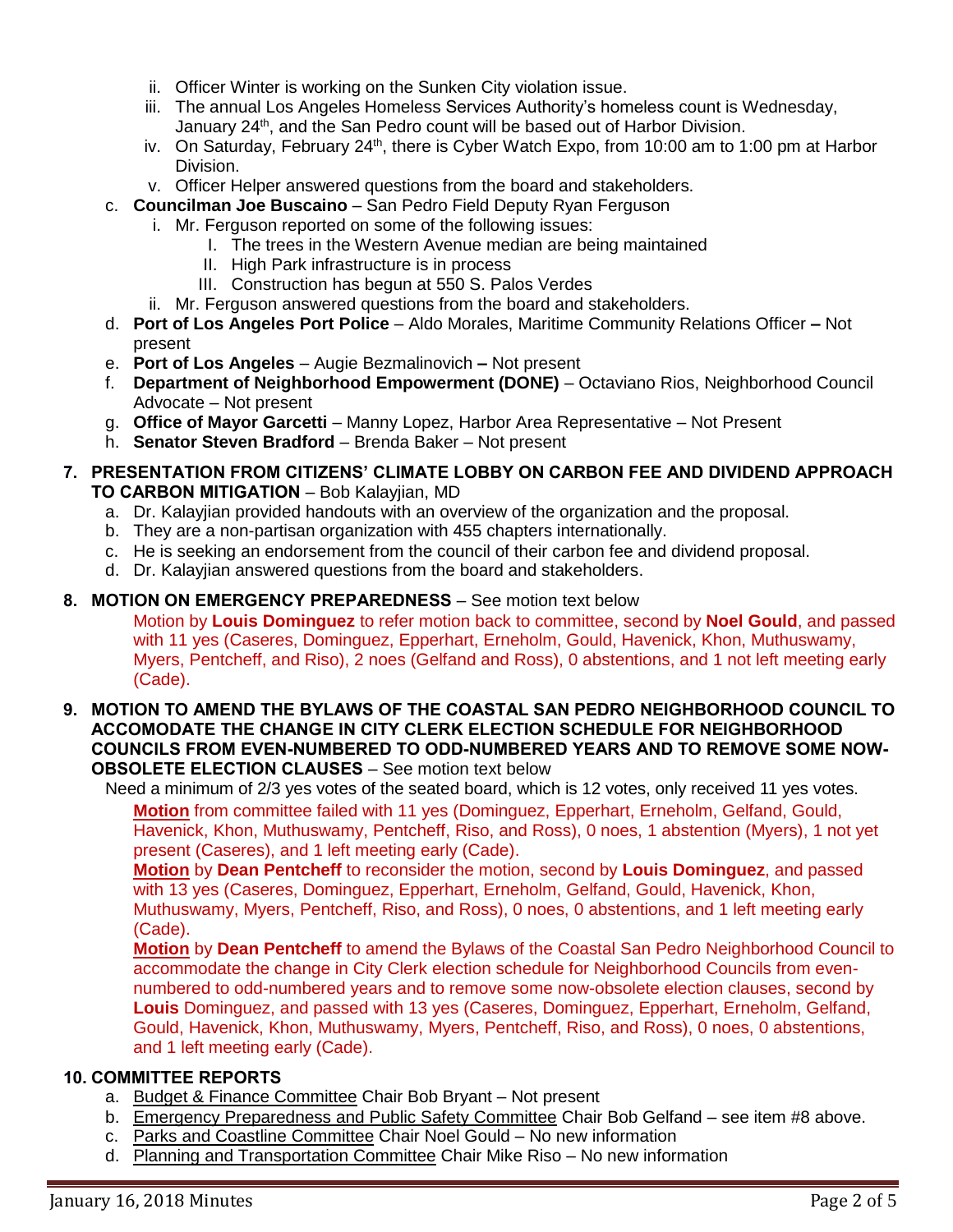- e. Environment and Sustainability Committee Chair Anna Erneholm No new information
- f. Economic Development Committee Chair David Myers No new information
- g. Homeless Committee Kathleen Martin, Chair
	- i. Meeting tomorrow night at 6:30 pm at the Marine Exchange.
	- ii. The annual Los Angeles Homeless Services Authority's homeless count is Wednesday, January 24<sup>th</sup>. To register to volunteer for the count go to the web site [theycountwillyou.org.](http://www.theycountwillyou.org/)

### **11. TREASURER'S REPORT**

*Budget and Finance (Consent Calendar)*

### **12. BOARD APPROVAL OF MONTHLY EXPENDITURE REPORTS**

## **13. BOARD APPROVAL OF EXPENSES**

Motion by **Louis Dominguez** to approve consent calendar items as presented, second by **Noel Gould**, and passed with 11 yes (Dominguez, Epperhart, Erneholm, Gelfand, Gould, Havenick, Khon, Muthuswamy, Myers, Pentcheff, and Riso), 0 noes, 0 abstentions, 1 ineligible (Caseres), and 2 left meeting early (Cade and Ross).

#### **14. MOTION TO APPROPRIATE A SUM NOT TO EXCEED \$1,200 FOR BOOKKEEPING SERVICES**

*Resolved,* the Coastal San Pedro Neighborhood Council (CSPNC) shall appropriate a sum not to exceed \$1,200 for bookkeeping services with regard to the council's financial matters. The scope of work includes the bookkeeping matters previously carried out by the CSPNC Treasurer. The appropriation is intended to cover financial bookkeeping beginning on February 1, 2018 and extending through June 30, 2018.

Motion by **Louis Dominguez** to approve appropriating a sum not to exceed \$1,200 for bookkeeping services as outlined above, second by **Noel Gould**, and passed with 10 yes (Dominguez, Epperhart, Erneholm, Gelfand, Gould, Havenick, Khon, Muthuswamy, Pentcheff, and Riso), 1 no (Myers), 0 abstentions, 1 ineligible (Caseres), and 2 left meeting early (Cade and Ross).

## **15. ACCEPTANCE OF RESIGNATION OF THE TREASURER**

Motion by **Louis Dominguez** to accept resignation of David Myers as Treasurer, second by **Noel Gould**, and passed with 12 yes (Caseres, Dominguez, Epperhart, Erneholm, Gelfand, Gould, Havenick, Khon, Muthuswamy, Myers, Pentcheff, and Riso), 0 noes, 0 abstentions, and 2 left meeting early (Cade and Ross).

#### **16. APPOINTMENT OF A TREASURER**

Motion by **Mike Riso** to appoint Louis Dominguez to serve as Treasurer, second by **Louis Dominguez**, and passed with 7 yes (Epperhart, Gelfand, Havenick, Khon, Muthuswamy, Pentcheff, and Riso), 3 noes (Caseres, Dominguez, Erneholm,), 1 abstention (Gould), and 3 left meeting early (Cade, Myers, and Ross).

#### **17. APPOINTMENT OF A GOVERNING BOARD MEMBER TO BE THE CITY CREDIT CARD HOLDER**

Motion by **Louis Dominguez** to appoint Doug Epperhart to serve as Purchase Card Holder, second by **Doug Epperhart**, and passed with 11 yes (Caseres, Dominguez, Epperhart, Erneholm, Gelfand, Gould, Havenick, Khon, Muthuswamy, Myers, Pentcheff, and Riso), 0 noes, 0 abstentions, and 3 left meeting early (Cade, Myers, and Ross).

### **18. APPOINTMENTS OF COMMITTEE MEMBERS, COMMITTEE OFFICERS, AND OTHER BOARD REPRESENTATIVES**

a. Appointment of Erin Carter and Kavitha Muthuswamy to the homeless committee.

#### **19. ANNOUNCEMENTS**

- a. Dean Pentcheff thanked Mike Riso for filing Community Impact Statements.
- b. Louis Dominguez commented that the board should take up the issue of the Federal Government opening our coastline to drilling.
- c. Rudy Caseres announced an event on Sunday, February 11<sup>th</sup>, at the Garden Church, from 7:00 to 10:00 p.m.
- d. Bob Gelfand commented that the LA Neighborhood Council Coalition discussed pending legislation that would remove the City's ability to control building along transit corridors.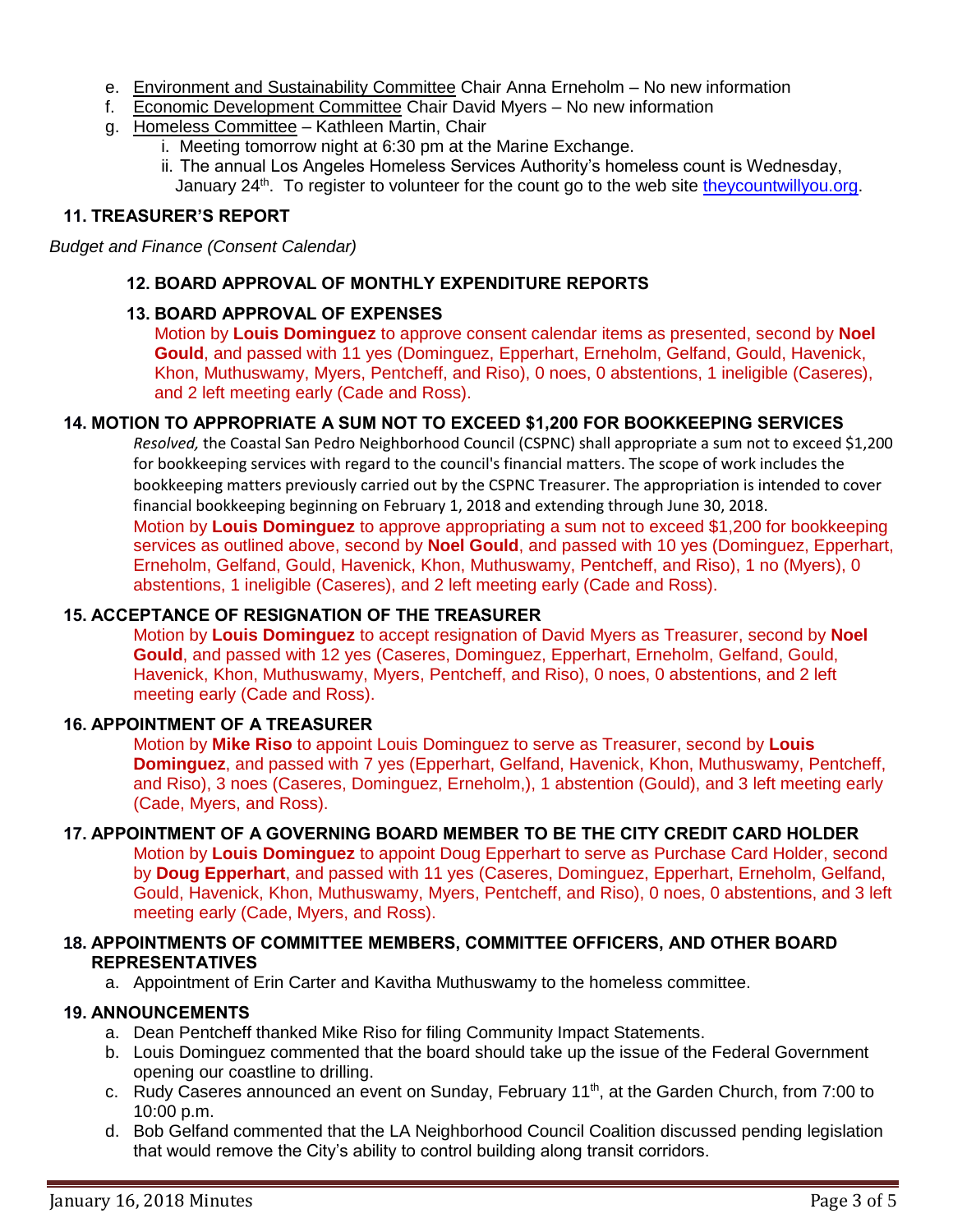- e. Bob Gelfand announced that the Neighborhood Council Emergency Preparedness Alliance is meeting on Saturday, January 27<sup>th</sup>.
- f. Dean Petncheff commented that there is a motion by the City to consider rebuilding the road in the White Point Land Slide area, though the Environmental Impact Study has not yet been released.
- g. Dough Epperhart gave a brief overview of some of the items addressed at the mid-year review and re-cap meeting.
	- i. The Economic Development Committee has been eliminated, and those items will now be addressed by the Planning Committee.
	- ii. A system for tracking motions has been created to assign responsibility for follow up to individuals. There will also be a matrix created that will be on the website.
- h. Bob Gelfand asked Doug Epperhart to look into attendance issues related to non-attendance.

## **20. PUBLIC COMMENT ON NON-AGENDA ITEMS**

**21. ADJOURNMENT**:The meeting was adjourned at 8:40 pm. The next regular meeting is February 20, 2018.

Respectfully submitted, Sheryl Akerblom for the Coastal San Pedro Neighborhood Council

## MOTION TEXT

#### **8. Motion on emergency preparedness**

*[Emergency Preparedness and Public Safety Committee]*

#### *Introduction*

The citywide Neighborhood Council Emergency Preparedness Alliance (NCEPA) was created by neighborhood council participants in early 2016 and has been meeting monthly since that time. It has heard presentations from many organizations including the LAFD, LAPD, Emergency Management Department, Department of Recreation and Parks, the Auxiliary Communications Service of the LAFD, and numerous others. Participants in the NCEPA meetings have reached conclusions which are summarized in the section titled Findings below.

#### *Generally Accepted Knowledge*

The state of California is overdue for a large magnitude earthquake originating on the San Andreas Fault. Current estimates are that such a quake, popularly referred to as "the big one," could be as heavy as magnitude 8.3, could injure in excess of 50,000 people, and would damage or destroy several thousand structures. The vast majority of the 4 million residents of Los Angeles would survive, but we will be left without running water, electricity, or working sewage for an indefinite period of time, perhaps lasting weeks. It is also predicted that such an earthquake would result in the loss of telephone and cellular telephone services. In addition, downed power lines could make streets impassable.

#### *Findings*

We find that the vast majority of Los Angeles residents are woefully unprepared for a major earthquake. For example, the need to stockpile water, food, and prescription medications has not been communicated successfully to the populace. We find that city agencies and departments are, in general, reasonably well prepared for a major earthquake, but have failed to communicate their plans and goals to the population as a whole.

#### *Resolved*

1) The Coastal San Pedro Neighborhood Council (CSPNC) recognizes that the residents in our district and the public as a whole have not been adequately informed about the need to stockpile disaster supplies, nor have they been trained adequately in dealing with a major earthquake at the time of the quake and in its immediate aftermath.

2) For these reasons, the Coastal San Pedro Neighborhood Council will institute a public training program, some of which will be presented at monthly governing board meetings. The CSPNC will also do outreach to local Neighborhood Watch groups, as well as other organizations with active memberships within our district.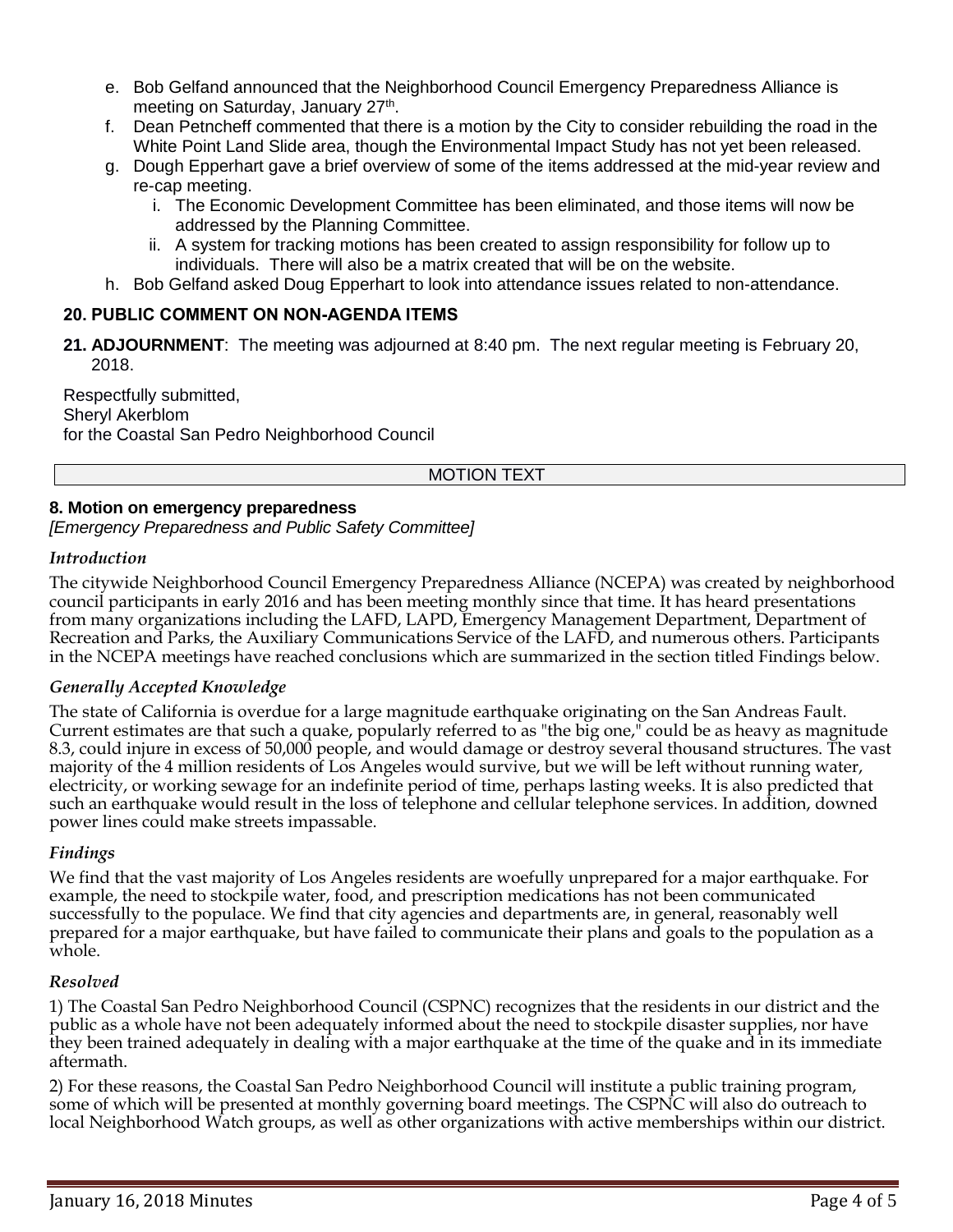3) The CSPNC calls on city agencies and departments including the LAFD and LAPD to inform the public as to their plans for reacting to a major disaster, particularly with regard to a situation presenting danger to the residents of the area adjacent to the harbor.

4) The CSPNC budget would adequately cover the costs of purchasing and distributing two-way radios to residents of the CSPNC district so as to create the infrastructure for emergency communications in the aftermath of a major earthquake. Unfortunately, current city regulations forbid such practices since they involve distributing items of value to the public in such a manner that they will be stored apart from our direct control. CSPNC calls on the city of Los Angeles to cut through this red tape so that CSPNC and other neighborhood councils can begin the process of disaster preparedness.

5) The city should expedite the ability of neighborhood councils and other organizations to create bins full of first responder tools. We point out that used cargo containers are available and relatively inexpensive. As with respect to item 4 (above), the difficulties involve red tape, regulations, and fear of liability by the city. The city of Los Angeles is called on to cut through the red tape.

6) CSPNC will help develop and will participate in planning for a communications and emergency response network that would go into action in the event of a major disaster. CSPNC will continue to be a member of and participate in the Neighborhood Council Emergency Preparedness Alliance.

7) A member of the CSPNC governing board along with other NCEPA participants have suggested a plan for responding to a major earthquake through a process referred to as "walk to the corner." CSPNC endorses in principle the creation and use of that procedure.

#### **9. Motion to amend the Bylaws of the Coastal San Pedro Neighborhood Council to accomodate the change in City Clerk election schedule for Neighborhood Councils from even-numbered to odd-numbered years and to remove some now-obsolete election clauses.** *[Dean Pentcheff, second by Lou Dominguez]*

*Resolved,* the Coastal San Pedro Neighborhood Council shall amend its Bylaws to reflect a change in the City Clerk election schedule from even-numbered to odd-numbered years, and to remove some clauses that are now obsolete, as follows (text in strikethrough to be removed, text in underlined-boldface to be added):

Article V Section 4. Terms and Term Limits. For the 2017–2018 term only, the term of office for-Governing Board members shall be for a period of one (1) year commencing July 1, 2017 and ending June 30, 2018. The regular terms of office for Governing Board members shall be for a period of two (2) years commencing July 1, 2018 of even**odd**-numbered years and ending June 30 of the following even**odd**-numbered year. There shall be no term limits.

Article X Section 1. Administration of Election. For the 2017–2018 term only, the Council shall hold a selection process instead of an election to fill the Governing Board. The Governing Board will be chosen at an annual meeting which will be held during the month of May. The Governing Board shall, no later than February 1, set the date of the annual meeting. A selection committee consisting of stakeholders, who cannot be candidates, shall be appointed by the Governing Board no later than ninety (90) days prior to the date of the annual meeting. The selection committee shall promulgate procedures for the conduct of the annual meeting and selection of Governing Board members. The selection committee shall also choose an independent and neutral third party to monitor the selectionprocess and certify the result. All selection procedures shall be in conformity with the selection rules established by the City of Los Angeles and shall be approved by the Department of Neighborhood Empowerment.

The Neighborhood Council's election will be conducted pursuant to any and all City ordinances, policies and procedures pertaining to Neighborhood Council elections.

*Note that according to the Bylaws of the Coastal San Pedro Neighborhood Council, passage of a motion to amend the Bylaws requires a two-thirds (2/3) vote of all serving Governing Board members and, in addition, a simple majority vote of all stakeholders present and voting at that meeting.*